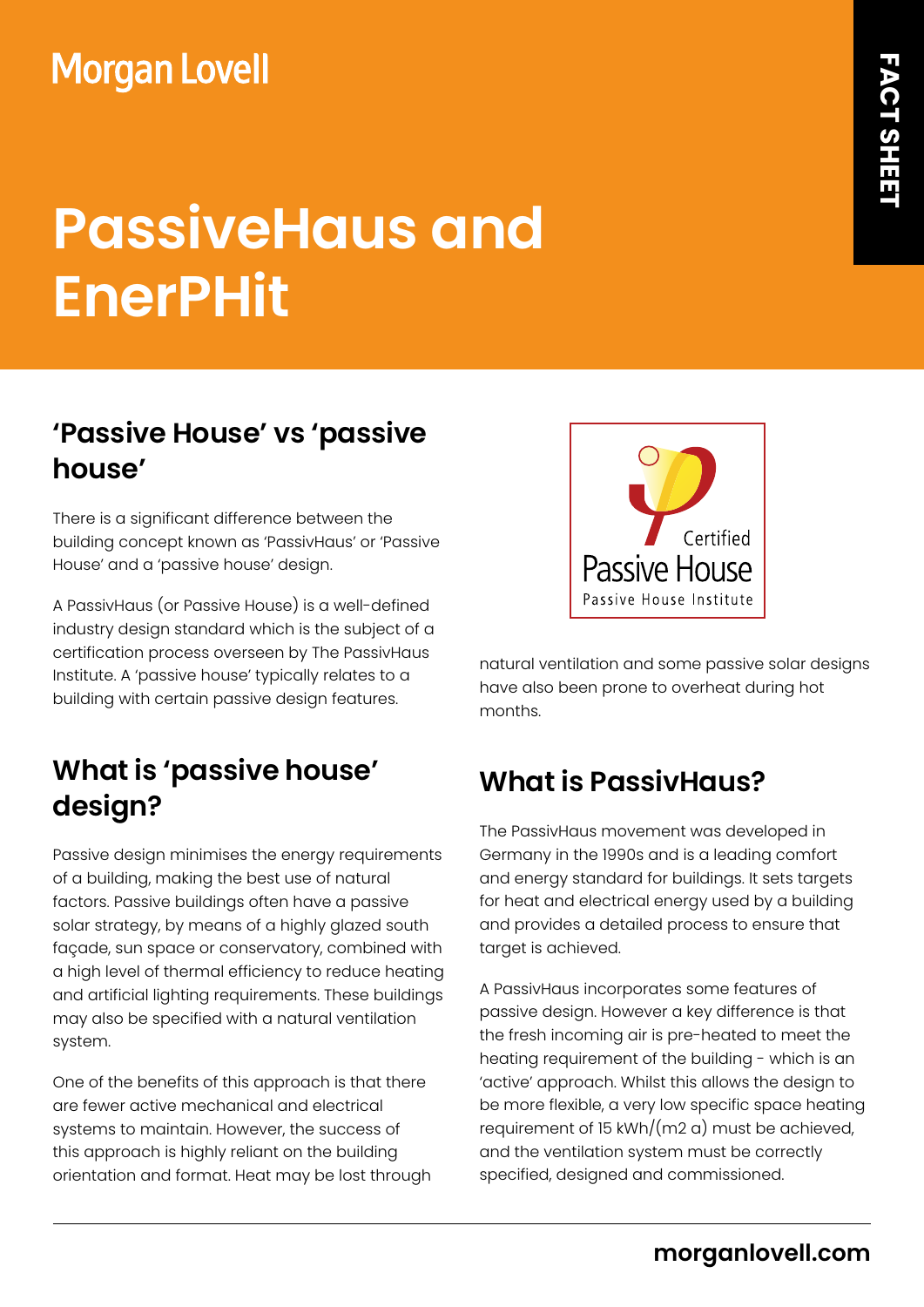#### **PassivHaus assessment and certification Buildings**

To achieve the PassivHaus Standard in the UK a building requires:

- **Accurate design modelling using the Passive House Planning Package (PHPP)** This tool considers a wide range of variable characteristics which affect heat loss, energy use and internal comfort, allowing a superior fit between predicted energy use and real-world performance. It is used to assess compliance with the defined criteria for success.
	- **Extremely high performance windows with insulated frames**

U-values for windows and doors need to be 0.8 W/m2K or less (for both the frame and glazing). This requires the window frame to incorporate insulation and most likely triple glazing.

- **Very high levels of insulation** Opaque U-values must be less than 0.15 W/m2K.
- $\rightarrow$  **Airtight building fabric** Maximum of 0.6 air changes per hour at 50 Pascals pressure;
- **Thermal bridges which cannot be avoided must be minimised as far as possible.**
- $\rightarrow$  A mechanical ventilation system with **highly efficient heat recovery** 75% efficient or better, with a low specific fan power.

Tests ensure these targets and criteria are met which completes the quality assurance process. A certificate is only issued by a PassivHaus certifier if the **[defined criteria](https://passivhaustrust.org.uk/UserFiles/File/2017_PHI_03_building_certification_guide.pdf)** have been met without exception.

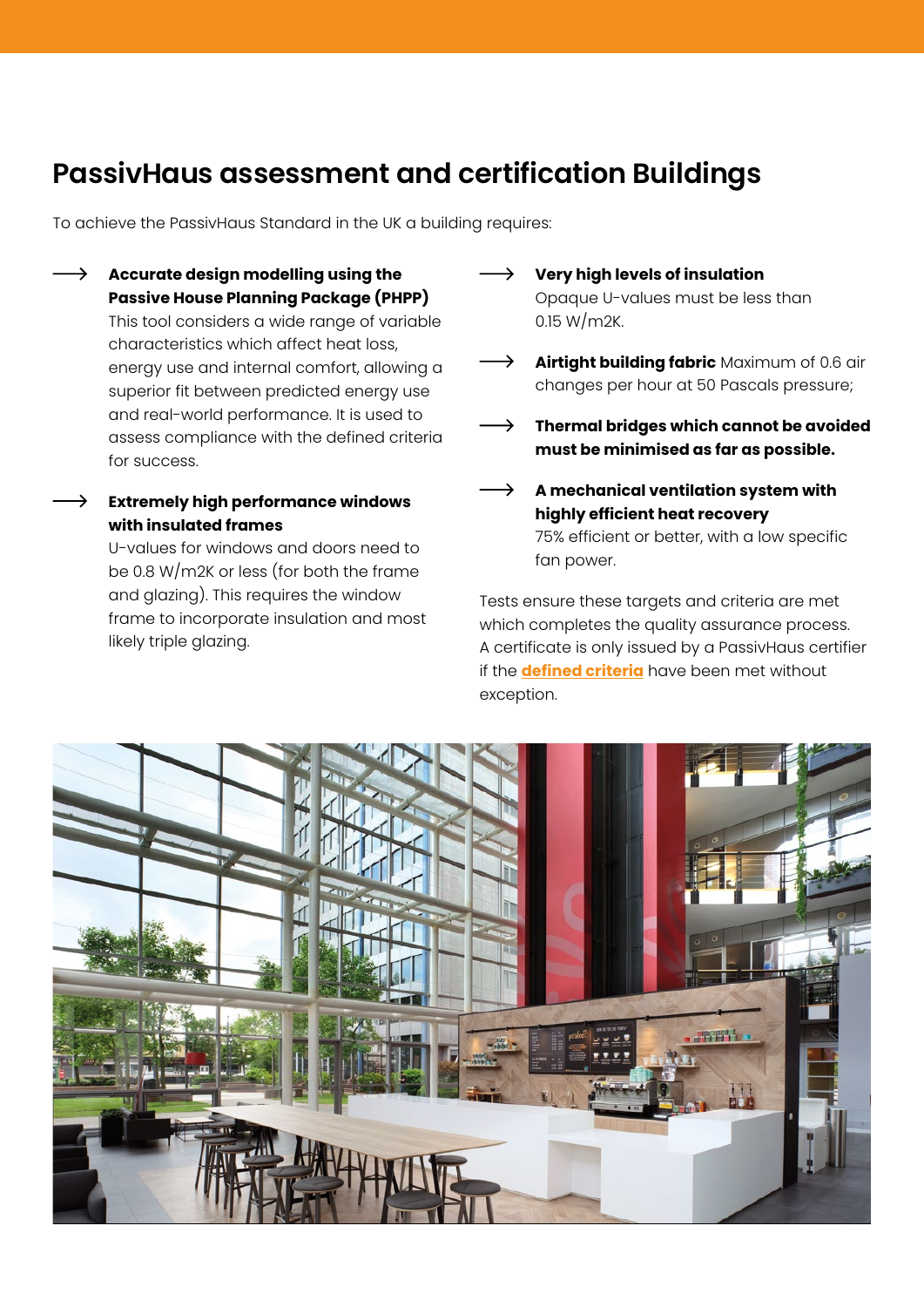BRE is registered with the PassivHaus Institut in Germany to issue PassivHaus certificates for dwellings, offices, schools and industrial buildings. The certification process through BRE is as follows:



#### **EnerPHit standard: refurbishment and retrofit**

PassivHaus certification can be achieved on very low energy retrofit projects and is assessed under the certification EnerPHit.

This is a less demanding standard for retrofit projects, where the existing architecture and conservation issues mean that meeting the PassivHaus standard is not achievable.

|                                   | <b>Passivhaus</b>                     | <b>EnerPHit</b>                                    |
|-----------------------------------|---------------------------------------|----------------------------------------------------|
| <b>Primary energy</b><br>demand   | ≤120 kWh/m <sup>2</sup> . yr          | ≤120 kWh/m <sup>2</sup> . yr +<br>heat load factor |
| <b>Space heating</b><br>demand    | ≤15 kWh/m <sup>2</sup> . yr           | ≤25 kWh/m <sup>2</sup> . yr                        |
| <b>Specific cooling</b><br>demand | ≤15 kWh/m <sup>2</sup> . yr           | ≤25 kWh/m <sup>2</sup> . yr                        |
| <b>Specific cooling</b><br>load   | ≤10 W/m <sup>2</sup> .                | ≤10 W/m <sup>2</sup> .                             |
| <b>Airtightness</b>               | $\leq$ 0.6 air changes/<br>hr @ $n50$ | $\leq$ 1.0 air changes/<br>hr @ $n50$              |